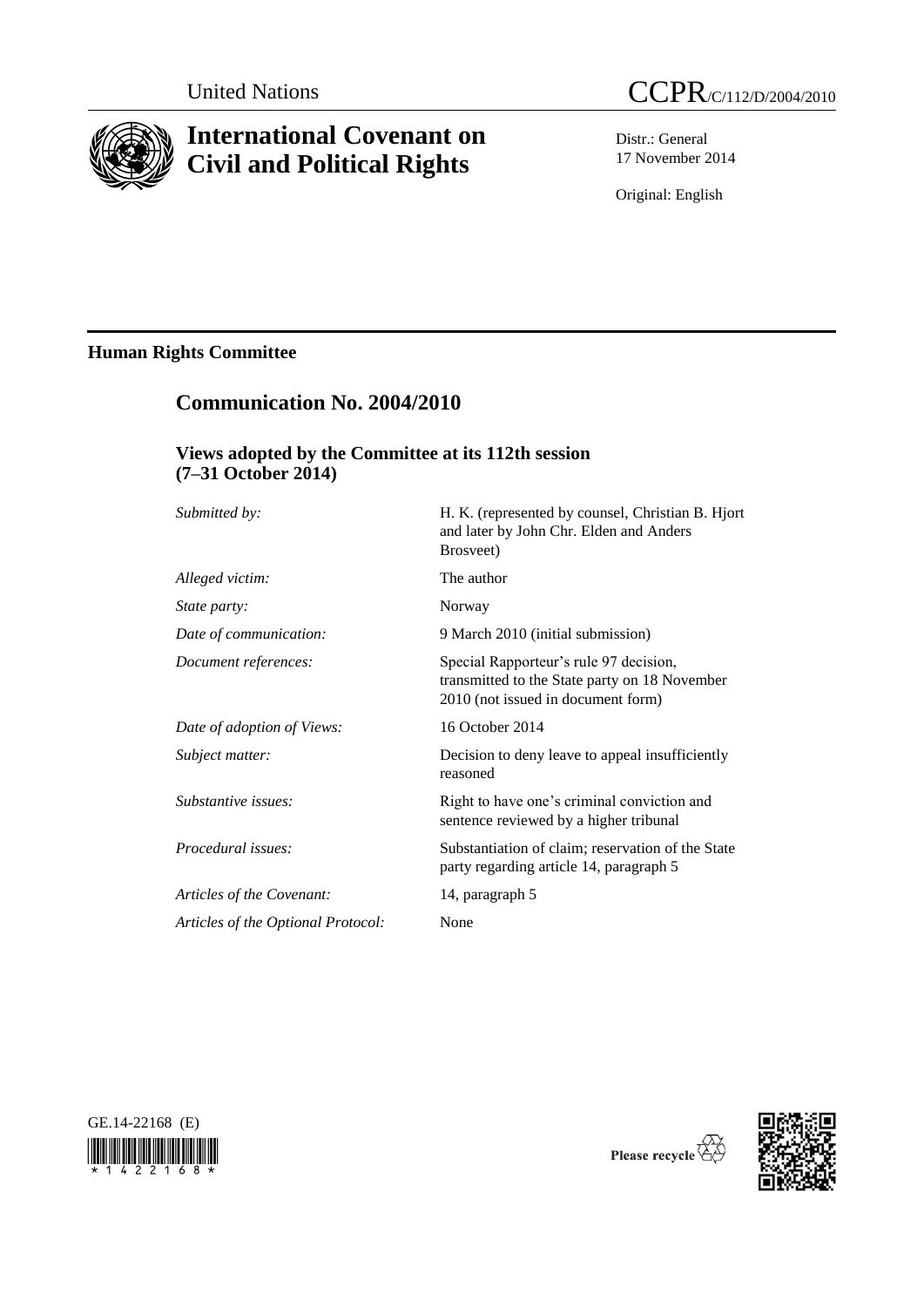## **Annex**

## **Views of the Human Rights Committee under article 5, paragraph 4, of the Optional Protocol to the International Covenant on Civil and Political Rights (112th session)**

concerning

### **Communication No. 2004/2010**\*

| Submitted by:          | H. K. (represented by counsel, Christian B.<br>Hjort, followed by John Chr. Elden and Anders<br>Brosveet) |
|------------------------|-----------------------------------------------------------------------------------------------------------|
| Alleged victim:        | The author                                                                                                |
| <i>State party:</i>    | Norway                                                                                                    |
| Date of communication: | 9 March 2010 (initial submission)                                                                         |

*The Human Rights Committee*, established under article 28 of the International Covenant on Civil and Political Rights,

*Meeting on* 16 October 2014,

*Having concluded* its consideration of communication No. 2004/2010, submitted to the Human Rights Committee by H. K. under the Optional Protocol to the International Covenant on Civil and Political Rights,

*Having taken into account* all written information made available to it by the author of the communication and the State party,

*Adopts the following:*

### **Views under article 5, paragraph 4, of the Optional Protocol**

1. The author of the communication is H. K., a national of Canada born on 15 April 1950 in Sweden. He claims to be the victim of a violation by Norway of article 14, paragraph 5, of the Covenant.<sup>1</sup> The author was initially represented by counsel, Christian B. Hjort, and then, as of 31 July 2011, by John Chr. Elden and Anders Brosveet.

<sup>\*</sup> The following members of the Committee participated in the examination of the present communication: Yadh Ben Achour, Christine Chanet, Ahmad Amin Fathalla, Cornelis Flinterman, Yuji Iwasawa, Zonke Zanele Majodina, Gerald L. Neuman, Víctor Manuel Rodríguez Rescia, Fabian Omar Salvioli, Dheerujlall Seetulsingh, Anja Seibert-Fohr, Yuval Shany, Konstantine Vardzelashvili, Margo Waterval and Andrei Paul Zlătescu.

<sup>1</sup> The Optional Protocol entered into force for the State party on 13 December 1972. The State party has made the following declaration with respect to article 14, para. 5 of the Covenant: "The Government of Norway declares that with the entry into force of an amendment to the Criminal Procedure Act, which introduces the right to have a conviction reviewed by a higher court in all cases, the reservation made by the Kingdom of Norway with respect to article 14, paragraph 5 of the Covenant shall continue to apply only in the following exceptional circumstances: …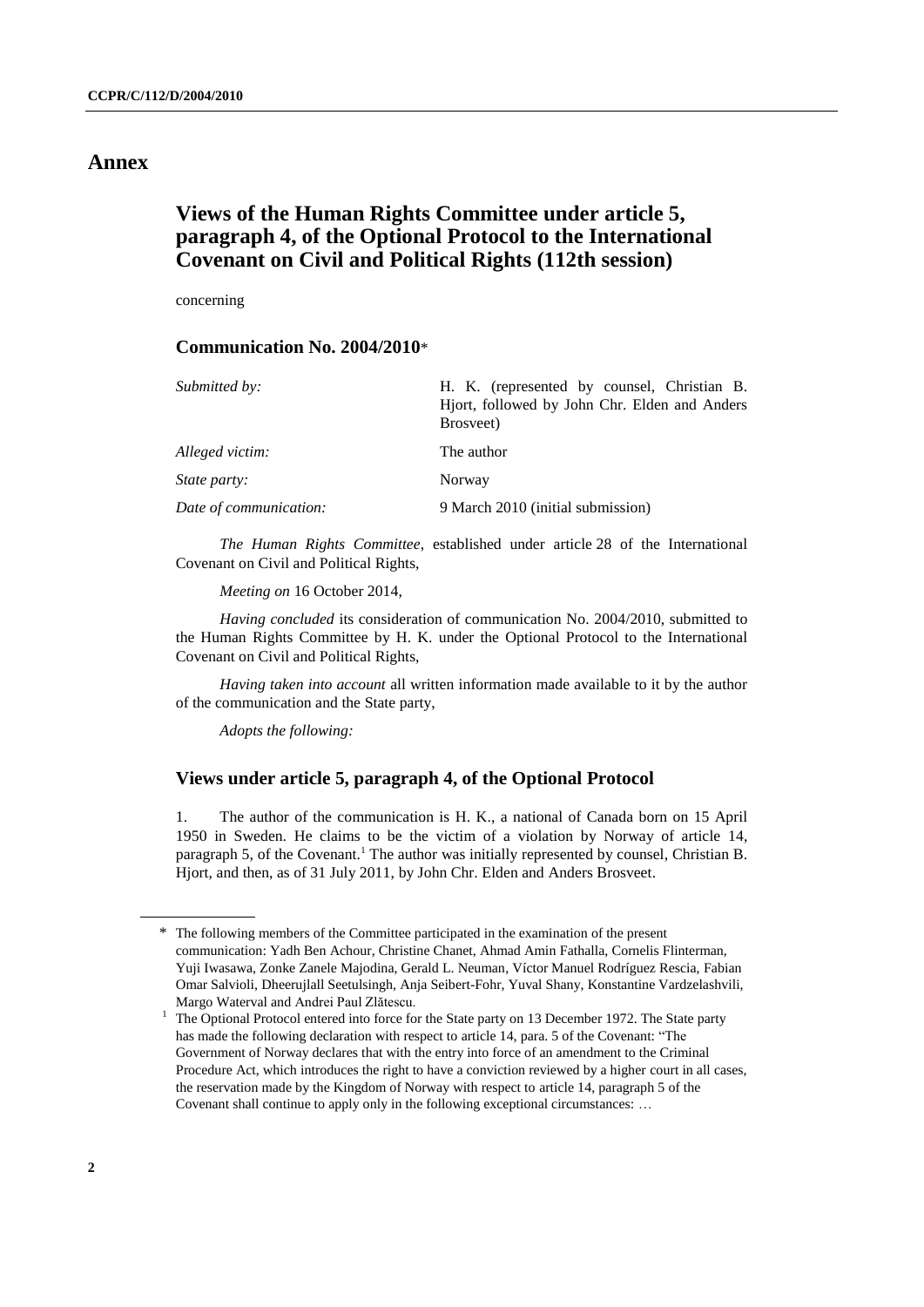#### **The facts as submitted by the author**

2.1 The author is the Chair and majority shareholder of Olympia Holding AS. On 5 March 2007, he was indicted by the National Authority for Investigation and Prosecution of Economic and Environmental Crime for alleged crimes committed in violation of sections 275 and 276 of the Criminal Code (counts I (a), I (b) and I (c)); section 19.1 (1) of the Limited Liability Companies Act (counts II (a), II (b) and II (c)); sections 12.1 no. 1 and 12.2 of the Tax Administration Act (count III); and section 8.5 of the Accounting Act (count IV).

2.2 On 25 February 2009, the author was convicted by the Oslo District Court on all counts, except counts I (b), I (c) and II (b), on which he was acquitted. He was sentenced to three years and six months' imprisonment and had NKr. 10,000,000 confiscated.

2.3 On 5 March 2009 and 29 April 2009, the author lodged appeals on grounds of incorrect assessment of the facts and incorrect application of the law, requesting his acquittal on all counts and, in case of a conviction, that the sentence be reduced and the confiscation order removed. On 23 September 2009, the Borgarting Court of Appeal granted leave to appeal on all counts, except for count II (c). Count II (c) pertained to the violation of the Limited Liability Companies Act for the wrongful distribution of an NKr. 40 million dividend to shareholders of Olympia Holding AS, which did not include deductions resulting from a loan to the company Varna AS. The Court of Appeal denied leave to appeal, considering that the appeal against the conviction on count II (c) would not succeed. It stated that the court of first instance had given a thorough and sound assessment of the evidence in the case. It also stated that the findings of the Oslo District Court were correct and sound when holding that the author, in his capacity as Chair of the board, had acted negligently in connection with the distribution of dividends, since negligence was sufficient to reach a conviction.

2.4 On 6 and 13 October 2009, the author appealed the decision of the Court of Appeal before the Appeals Committee of the Supreme Court on the basis of a procedural error, arguing that the Court of Appeal had not provided sufficient grounds for its decision to deny leave to appeal and consequently had failed to fulfil the requirements of article 14, paragraph 5, of the Covenant. By court order dated 9 November 2009, the Appeals Committee of the Supreme Court dismissed the author's appeal, by unanimously finding that it was clear that the appeal could not succeed. $2$ 

#### **The complaint**

3.1 The author claims that article 14, paragraph 5, of the Covenant was violated by Norway, as the Court of Appeal did not provide sufficient reasoning in its decision denying him leave to appeal against his conviction and sentence on count II (c).

3.2 The author claims that the short written reasoning provided by the Court of Appeal did not allow him to ascertain whether the Court had looked in detail at the allegations that were presented against him and whether it had considered the evidence submitted at trial and the submissions which he had made in appeal. He also submits that the Court of Appeal

<sup>2.</sup> *Conviction by an appellate court*

In cases where the defendant has been acquitted in the first instance, but convicted by an appellate court, the conviction may not be appealed on grounds of error in the assessment of evidence in relation to the issue of guilt. If the appellate court convicting the defendant is the Supreme Court, the conviction may not be appealed whatsoever."

<sup>&</sup>lt;sup>2</sup> The Appeals Committee stated that "the Committee unanimously finds that it is clear that the appeal cannot succeed".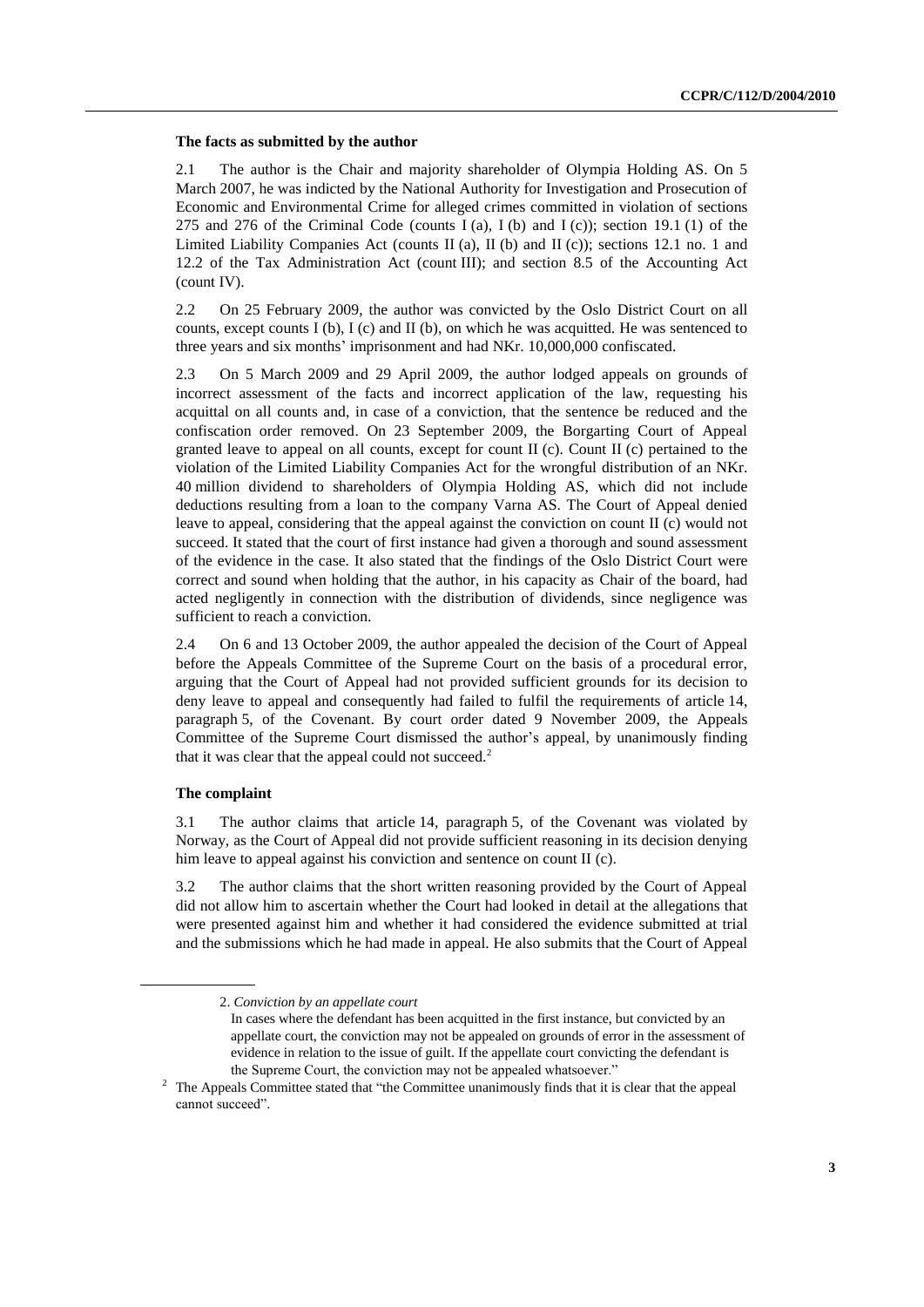merely provided a superficial summary of the judgement of the Oslo District Court and repeated its findings, without having made its own independent assessment. The author states further that the Court of Appeal failed to address some of his submissions in appeal. The author challenged the finding of the District Court that he had acted negligently for having failed to establish adequate measures to ensure that loans to close associates were taken into account. In particular, he had alleged that the District Court had established his criminal liability on negligence, without specifying why it considered the measures to be insufficient. The author submits that the Court of Appeal merely referred to the District Court judgement, without having addressed his argument in appeal. Therefore, it cannot be considered that his conviction on count II (c) has been adequately reviewed by a higher tribunal, according to the law, and that a substantive examination of his appeal was undertaken in accordance with the requirements of article 14, paragraph 5, of the Covenant.<sup>3</sup>

3.3 The author further submits that count II (c) was connected to the other counts under which the author was convicted and for which leave to appeal was granted. He also argues that it would not have prolonged the appeal proceedings held on 20 April 2010 if count II (c) had been included. In those circumstances, the reasons for not granting leave to appeal regarding count II (c) should have appeared in the decision of the Court of Appeal.

3.4 The author submits that he has exhausted all available domestic remedies, as a decision of the Supreme Court was rendered in his case, which cannot be appealed.

#### **State party's observations on admissibility and merits**

4.1 The State party submitted its observations on admissibility and merits on 18 May 2011.

4.2 The State party reports that on 20 April 2010, the Borgarting Court of Appeal held a new trial regarding all of the remaining counts for which it had granted leave to appeal. In a judgement dated 31 May 2010, it found the author guilty on all charges. The Court of Appeal sentenced him to four years in prison, of which two years and six months were suspended, and ordered that an amount of NKr. 15,000,000 be confiscated and costs of NKr. 100,000 be paid. The author appealed his conviction to the Supreme Court based on procedural grounds, the application of the law and as regards his sentence. The Appeals Committee of the Supreme Court granted him leave to appeal only in relation to counts I (b) and I (c) on the basis of procedural errors and in relation to the sentence. On 17 February 2011, the Supreme Court set aside the conviction on count I (b), but confirmed the one on count I (c). It therefore reduced the sentence issued by the Court of Appeal to three years and six months but ordered an amount of NKr. 30,000,000 to be confiscated.

4.3 The State party submits firstly that the communication lacks sufficient substantiation and is therefore inadmissible under article 2 of the Optional Protocol. In this regard, it refers to its observations on the merits.

4.4 On the merits, the State party submits that the leave of appeal proceedings before the Court of Appeal constituted a full independent review within the meaning of article 14, paragraph 5, and that the author has had access to duly reasoned written judgements. The State party recalls that the Court of Appeal refused to grant the appeal regarding count II (c)

<sup>3</sup> The author refers to communication No. 1542/2007, *Aboushanif* v. *Norway*, Views adopted on 17 July 2008, para. 7.2; and to the Committee's general comment No. 32 (2007) on the right to equality before courts and tribunals and to a fair trial. He also refers to a judgement by the Norwegian Supreme Court Grand Chamber (Rt. 2008 s. 1764, 19 December 2008, para. 105), which sets out the criteria required to fulfil the guarantees of article 14, paragraph 5.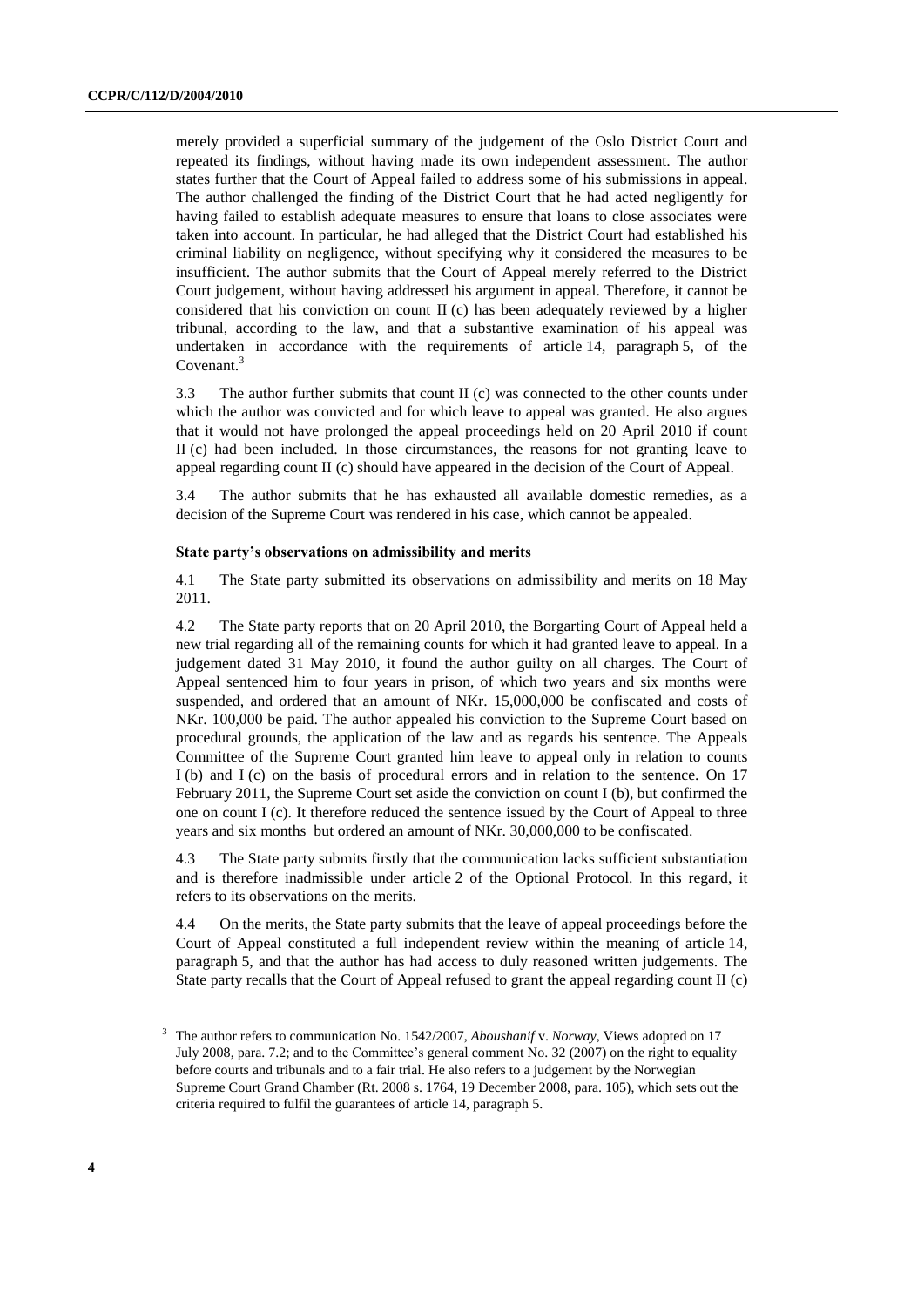based on section 321 of the Criminal Procedure Act, which states that "an appeal to the Court of Appeal may be disallowed if the Court finds it obvious that the appeal will not succeed" and that "a decision to refuse consent or to disallow an appeal must be unanimous". The State party also refers to section 387a of the Criminal Procedure Act, which provides that if the Interlocutory Appeals Committee unanimously finds it clear that an interlocutory appeal to the Appeals Committee of the Supreme Court cannot succeed, it may summarily dismiss or reject such appeal without giving any grounds other than a reference to this provision.

4.5 The State party explains that, following the *Aboushanif* case, where a violation of article 14, paragraph 5, of the Covenant was found by the Committee due to the absence of any substantive reason in the contested decision, $4$  the Supreme Court provided guidance regarding the application of section 321 of the Criminal Procedure Act in a judgement issued on 19 December 2008 to ensure its compliance with the requirements of article 14, paragraph 5.<sup>5</sup> It held that all decisions by the Court of Appeal denying leave to appeal had to provide the grounds on which it found that the appeal would not succeed.<sup>6</sup> The State party further explains that, subsequent to the aforementioned judgement of the Supreme Court, section 321 of the Criminal Procedure Act was amended, with a provision requiring that reasons should be provided for decisions not to grant an appeal pursuant to section 321, paragraph 2. That amendment entered into force on 10 December 2010.

4.6 The State party concedes that, in the present case, there was an obligation on the Court of Appeal to provide reasons for its decision not to grant the appeal with regard to count II (c), pursuant to Norwegian law and article 14, paragraph 5, of the Covenant.

4.7 The State party considers, however, that when the reason not to grant an appeal is based on the fact that it is obvious that the appeal will not succeed, it will often be possible to formulate such reasons in a concise form. In this regard, it refers to the *Aboushanif* case, where the Committee held that it was "the lack of a duly reasoned judgment, even if in brief form", which raised doubts about whether there had been a substantial review of the appeal. <sup>7</sup> The State party proceeds to compare the present case with the *Aboushanif* case, in which, it submits, the appeal was more comprehensive. It pertained to the assessment of the evidence regarding the extent of VAT evasion and tax fraud, the application of the law regarding the question of guilt, the application of rules of procedures and the determination of the sentence, whereas the author's appeal was limited in scope and his submissions were brief. In his appeal, the author only alleged that the District Court had made an incorrect assessment of the facts, but he did not specify of what the erroneous assessments consisted. The State party submits that the author only argued that the District Court had erred in finding that he had acted negligently. It considers that, due to the limited scope of the author's appeal, the briefness of his submissions and the clear findings of the District Court, the Court of Appeal did not have to provide comprehensive reasons in order to deny leave to appeal regarding count II (c). In those circumstances, the State party considers that it was

<sup>4</sup> See *Aboushanif* v. *Norway* (note 3 above), para. 7.

<sup>5</sup> Rt. 2008 s. 1764, paras. 104-109.

The Supreme Court made a distinction according to the nature of the case and the matters raised in appeal. In cases where the appeal concerns a specific question of interpretation of the law of a substantive or procedural nature and where the Court of Appeal finds the grounds provided by the District Court to be satisfactory, the Court of Appeal must be able to concur with the interpretation of the law by the District Court by providing brief additional remarks, if appropriate. In large and complex cases, where a number of matters of varying nature are raised in appeal, it is difficult to provide grounds in a brief form and the main points of the overall assessment must be stated, for example by emphasizing the factors to which particular importance has been attached.

<sup>7</sup> See *Aboushanif* v. *Norway* (note 3 above)*,* para. 7.2.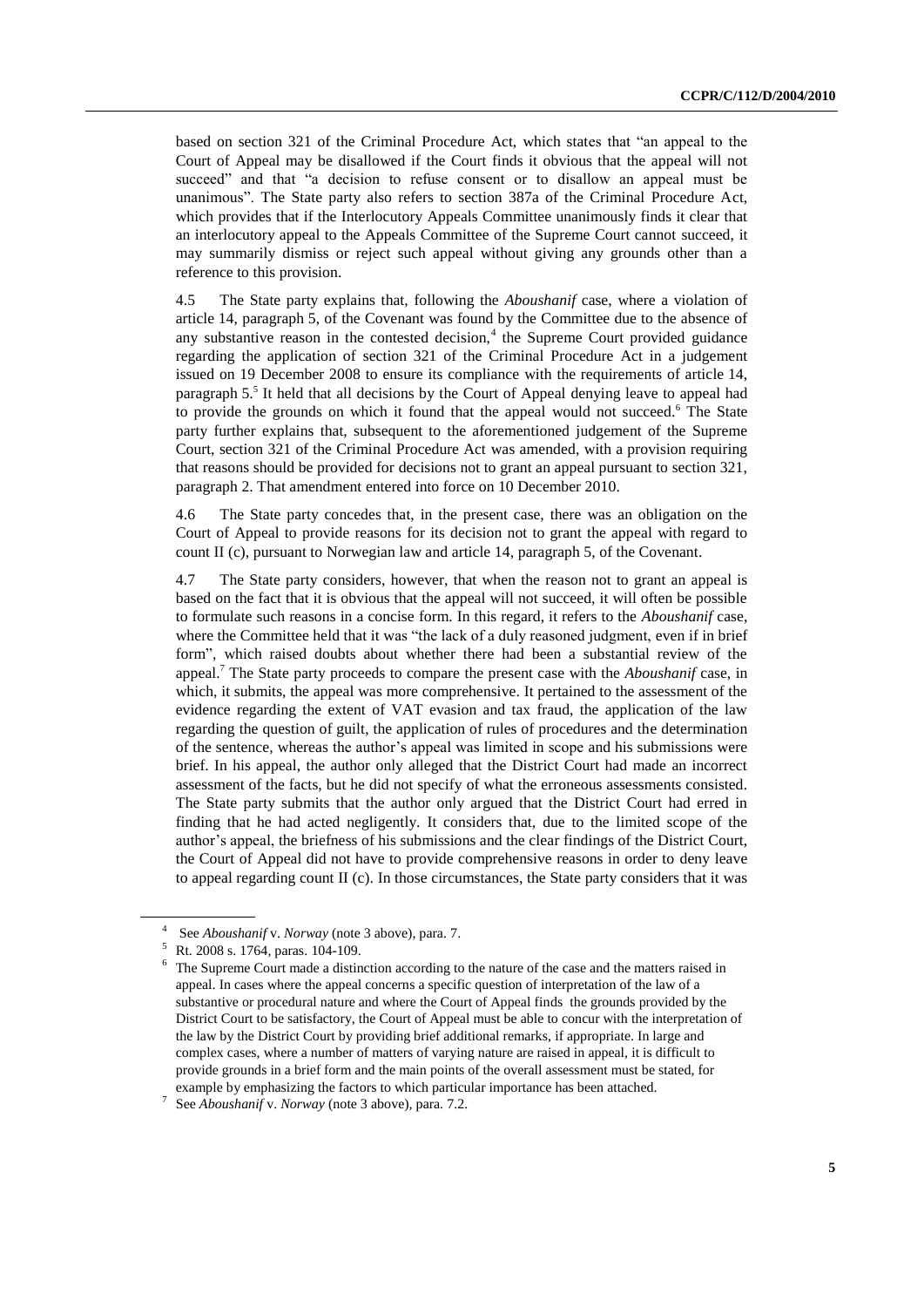sufficient that the Court of Appeal found that the District Court had made a sound assessment of the evidence and that it concurred with its application of law.

4.8 The State party finally recalls that the author was granted leave to appeal for the remaining part of his appeal pertaining to other counts than II (c). That shows that the Court of Appeal had conducted a substantial review in order to establish that this part of the appeal would not succeed. The State party submits that the facts do not disclose any violation of the author's rights under article 14, paragraph 5, of the Covenant.

#### **Author's comments on the State party's observations**

5.1 On 31 July 2011, the author submitted comments on the State party's observations.

5.2 The author refers to the State party's description of the facts regarding the case history of the other counts on which he was convicted.

5.3 The author agrees that a Court of Appeal may not need to state the reasons behind its decision at length, as long as the main reasons are set out. He further considers that the obligations under article 14, paragraph 5, of the Covenant require the decision to be duly reasoned and therefore argues that the brief reasoning provided by the Court of Appeal cannot be considered as providing a substantial review. The author disagrees with the contention of the State party that the scope of his appeal was limited and that his submissions in appeal were brief.

5.4 In particular, as regards the contention of the State party that the author did not specify the erroneous assessments of the District Court in his appeal, the author recalls that he had submitted that (a) the District Court did not indicate what the improved measures should have consisted of, when it found that the author, as Chair of the board, had failed to establish measures to ensure that loans to close associates were taken into account, and that (b) there was no actual evidence to support the conclusion that the author had acted negligently.

5.5 Regarding the application of the law, the author considers that his ground of appeal was clear, as the reasons provided by the District Court did not show whether it had used a standard of negligence or whether it had based its finding of guilt on objective grounds. The author further asserts that the appeal arguments also included the failure of the District Court to establish a convincing prima facie case against the author and the fact that it shifted the burden of proof from the prosecution to the defence. According to the author, the decision of the Court of Appeal does not show that it has considered his main arguments submitted in appeal, whereas it could have briefly provided reasons to refute his arguments and that the jurisprudence of the Committee in the *Aboushanif* case questions the existence of a substantial review in the present case.

5.6 The author adds that the State party cannot consider the length of the submissions as relevant in order to assess whether the reasoning of the Court of Appeal was sufficient. He argues that only the substantial and specific questions raised within the appeal are relevant and should therefore have been reflected in the decision of the Court of Appeal in order to fulfil the requirements of article 14, paragraph 5, of the Covenant. The author reiterates that the reasoning was not sufficient to show that the Court of Appeal had undertaken a real and effective review of the appeal and refers to the jurisprudence of the Committee and of the European Court of Human Rights with regard to the application of article 14, paragraph 5, in systems which, as in the State party, do not allow for an automatic right to appeal. $\delta$ 

<sup>8</sup> See communication 662/1995, *Lumley* v. *Jamaica*, Views adopted on 30 April 1999, para. 7.3; and general comment No. 32. The author also refers to *Taxquet* v. *Belgium*, application No. 926/05 at the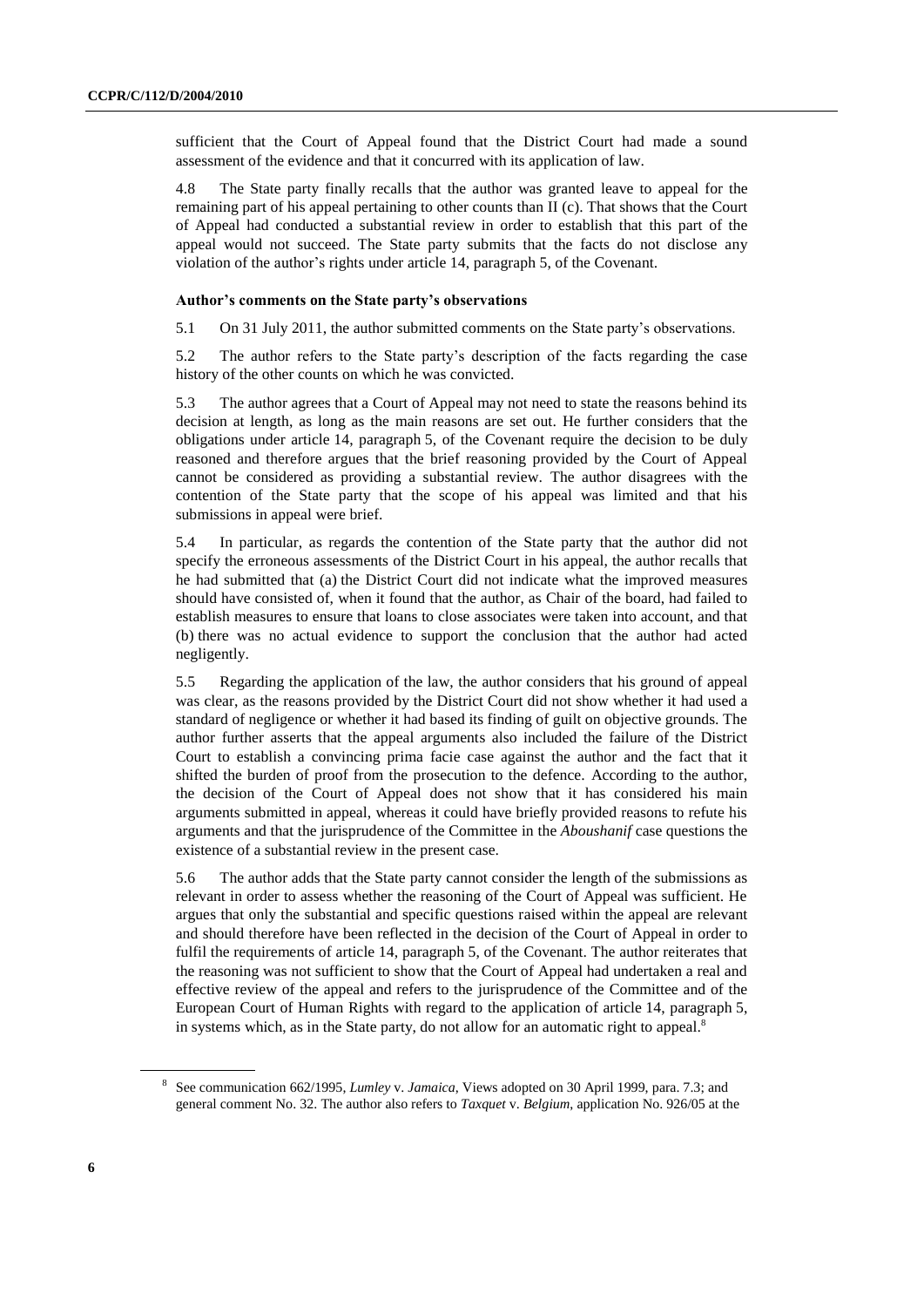5.7 The author further claims that the leave to appeal which was granted by the Court in respect of the other counts cannot be seen as a sufficient indicator of the quality of the review conducted by the Court of Appeal. The author considers that argument to be problematic since the Court did not provide reasons as to why it had granted leave to appeal on those counts.

5.8 In addition, the author asserts that it is not possible from the judgements of the District Court, the Court of Appeal or the Supreme Court to understand on which grounds he was found to have acted negligently. In its decision, the Court of Appeal failed to substantiate its conclusion, according to which it was obvious that the appeal would not succeed. The author thus reiterates that his right to have his conviction reviewed was violated, in breach of article 14, paragraph 5, of the Covenant.

#### **Additional submission by the author**

6.1 On 31 July 2011, the author made a further submission, claiming an additional violation of article 14, paragraph 5, of the Covenant and requesting the Committee to examine it together with the present communication.

6.2 The author recalled that the Oslo District Court had acquitted him on counts I (b), I (c) and II (b). He further recalled that, on 31 May 2010, the Court of Appeal had found him guilty on the counts for which leave to appeal had been granted, namely all counts except II (c), and that the Supreme Court had quashed his conviction on count I (b).

6.3 The author adds that in his appeal to the Supreme Court on 20 August 2010, he argued that the Borgarting Court of Appeal made a procedural error in not showing in its written reasoning that it had given the author an independent substantial review. However, on 23 September 2010, the Appeals Committee of the Supreme Court refused to grant leave to appeal regarding this ground of appeal. On 17 January 2011, the author filed an application requesting the Appeals Committee to reverse its decision, which was refused on 26 January 2011.

6.4 The author submits that his rights under article 14, paragraph 5, have been violated, because the reasoning provided by the Borgarting Court of Appeal, which conducted the new trial, did not show that an independent and substantial review of the conviction handed down by the District Court had been conducted. The author claims that the reasoning of the Court of Appeal is almost a copy of the reasoning given by the District Court and that the texts of both judgements match to an excessive degree, contrary to the jurisprudence of the Committee, which requires a duly reasoned judgement.<sup>9</sup> According to the author, a comparison of the texts shows that some changes were made only to hide the copying technique and that even spelling mistakes were copied. He argues that, despite the fact that the Court of Appeal did provide a comprehensive written judgement, when a court, on appeal, bases its reasons to such an extent on the judgement in first instance which is to be reviewed, it raises questions about the existence of a substantial review.

6.5 The author adds that the lack of a substantial review pertains to all the counts on which he was convicted, but that it is especially evident for count  $I(a)$ . He also considers that the assessment of the evidence conducted by the Court of Appeal is not sufficient to be

European Court of Human Rights, which he considers relevant to his case, as it stresses the importance of affording sufficient safeguards to enable the accused to understand why he or she has been found guilty.

<sup>9</sup> The author refers to general comment No. 32, para. 49; communication No. 355/1989, *Reid* v. *Jamaica*, Views adopted on 8 July 1994, para. 14.3; communication No. 662/1995, *Lumley* v. *Jamaica*, Views adopted on 30 April 1999, para. 7.3; and*Aboushanif* v. *Norway* (note 3 above).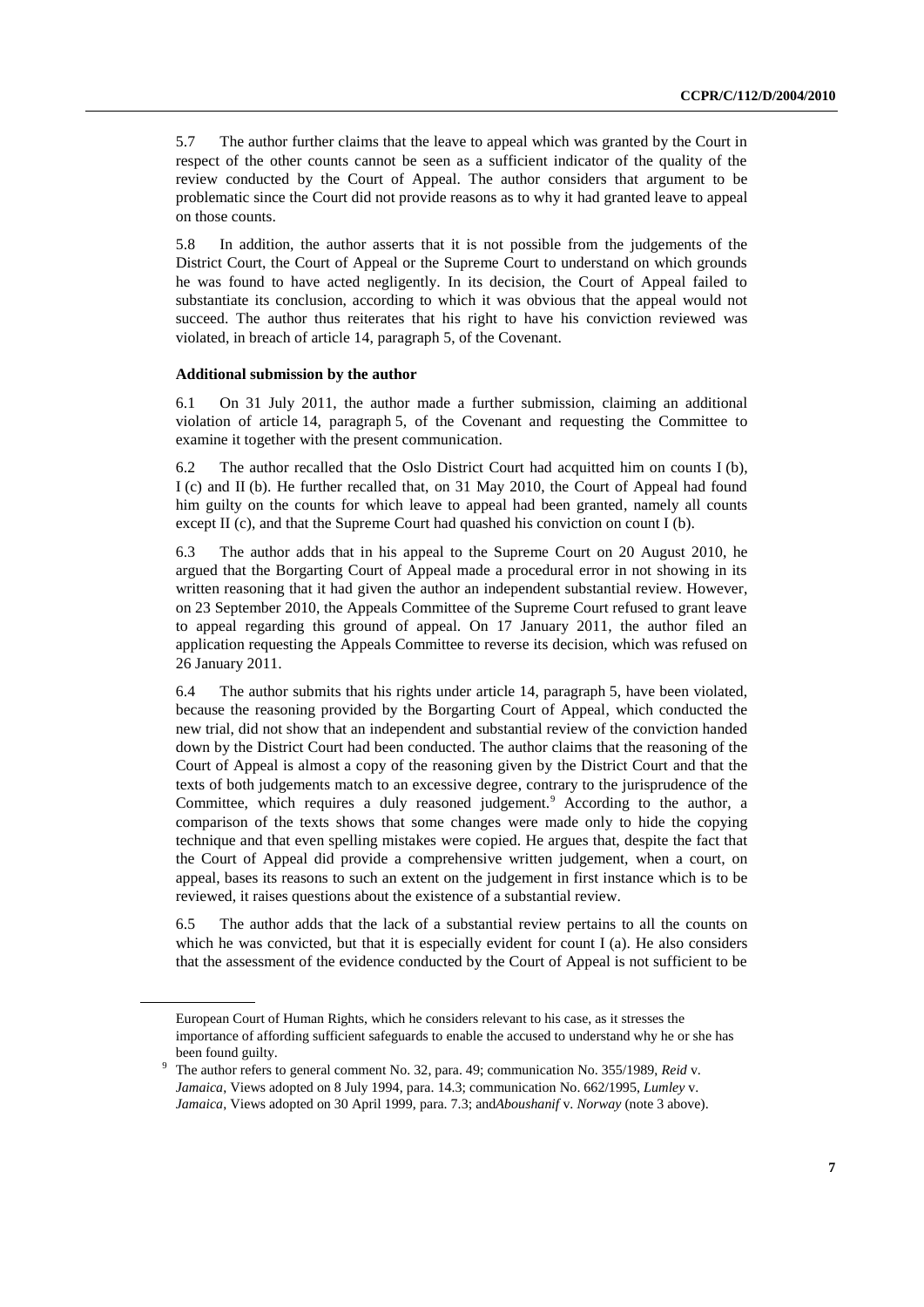characterized as a substantial review. For example, he claims that the Court of Appeal failed to reflect in its reasoning new evidence submitted to it regarding the amount received by Olympia for the sale of shares (NKr. 63.9 million instead of NKr. 104 million), which was not disputed by the prosecution. The author claims that, consequently, it is not possible to determine that sufficient consideration was given by the Court of Appeal to the evidence submitted during the trial and whether the Court of Appeal found on its own merits that there was sufficient incriminating evidence against the author to justify a finding of guilt.

#### **Additional observations from the State party**

7.1 The State party submitted additional observations on 2 November 2011 without providing any comment on the additional claims made by the author regarding the judgement of the Court of Appeal of 31 May 2010.<sup>10</sup>

7.2 As regards count II (c), the State party stresses that the author's appeal to the Supreme Court has no relevance to whether the Court of Appeal proceedings provided the author with a review in substance of the District Court decision.

7.3 The State party clarified its observation regarding the argument made by the author in his appeal, alleging that the District Court had made an incorrect assessment of the facts. It first recalled all the factual findings upon which the District Court had relied to establish the author's negligence. Notably, the State party refers to the findings of the District Court, according to which it was uncertain what measures Olympia and the auditor had put in place in connection with the exchange of information concerning loans to close associates. The State party considers that the author's appeal argument, requiring the Court to explain why those measures were inadequate was irrelevant, given that the District Court had already found that such measures had not ensured that loans to close associates were taken into account in the distribution of dividends. The State party further held that neither in the appeal to the Court of Appeal, nor in the appeal to the Supreme Court, did the author specify why the assessment of the facts of the case was wrong.

7.4 With regard to the application of the law, the State party explains that, even if it stated that the author's submissions in appeal were brief on this particular point, it did not mean that the appeal was lacking in detail as to why the application of the law by the District Court was wrong. The State party submits that in cases where the Court of Appeal agrees with the application of the law by the District Court, it must be sufficient for it to merely concur with the assessment of the District Court. Further, the State party stresses the finding of the District Court, according to which the defendant acted negligently. It recalls that it is not for the Committee to review the application of the law by the Court of Appeal, namely whether the author acted negligently. The task of the Committee is limited to examining whether the proceedings before the Court of Appeal gave the author access to a substantial review.

7.5 The State party further considers that the cases referred to by the author are not relevant to the case at hand: the *Aboushanif* case did not concern a violation of the Limited Liability Companies Act and the *Taxquet* case is different insofar as it did not concern the right to a substantial review, but whether grounds had to be given under article 6, paragraph 1, of the European Convention on Human Rights with regard to the verdict of a jury.

 $10$  The author did not provide any comments on the additional observations of the State party.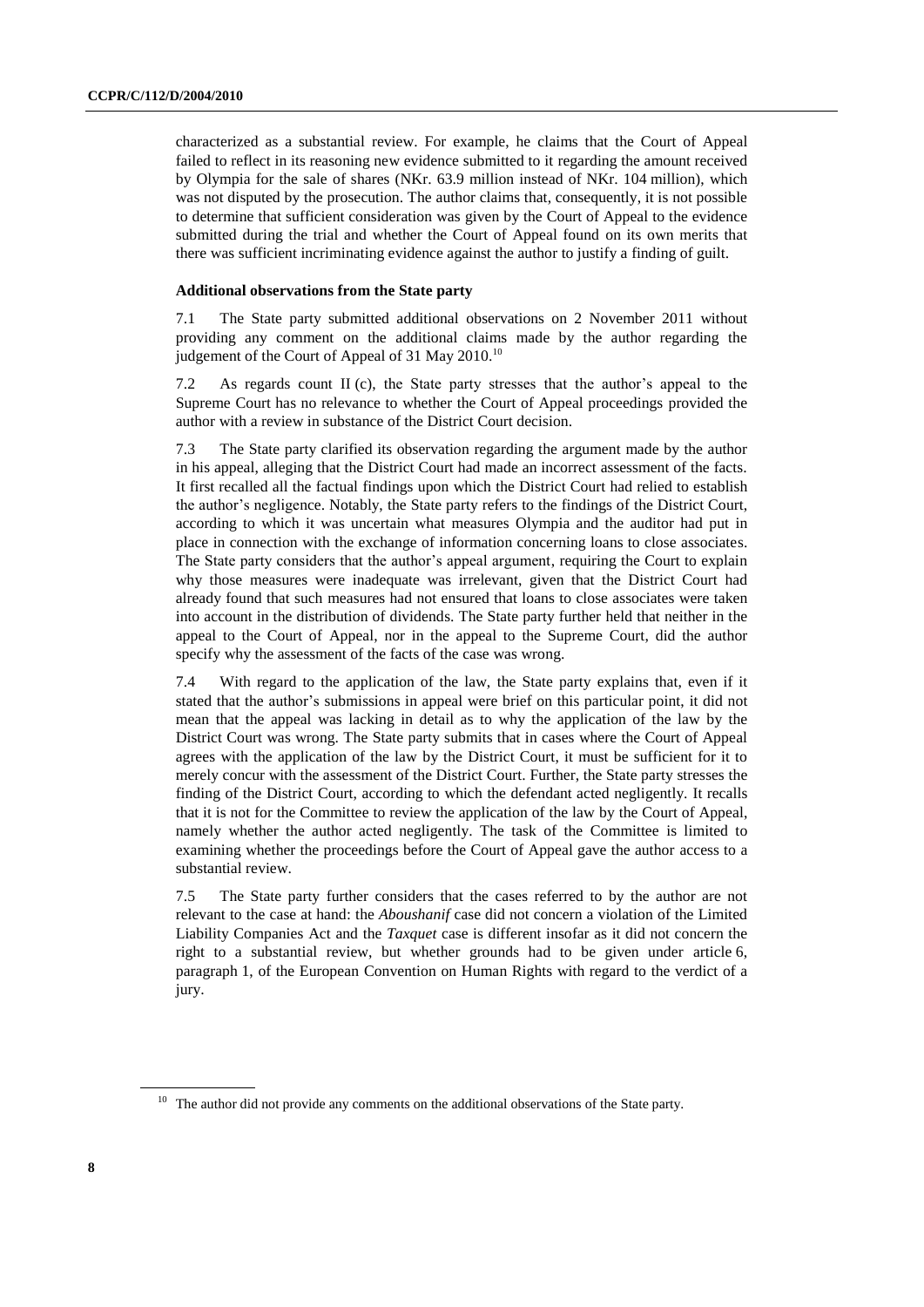#### **Issues and proceedings before the Committee**

#### *Consideration of admissibility*

8.1 Before considering any claim contained in a communication, the Human Rights Committee must, in accordance with rule 93 of its rules of procedure, decide whether or not the case is admissible under the Optional Protocol to the Covenant.

8.2 The Committee has ascertained, as required under article 5, paragraph 2 (a), of the Optional Protocol, that the same matter is not being examined under another procedure of international investigation or settlement.

8.3 The Committee notes that the author's claims under article 14, paragraph 5, of the Covenant relate to the decision of the Court of Appeal of 23 September 2009, denying leave to appeal as regards count  $II$  (c), and to the judgement of the Court of Appeal of 31 May 2010 convicting the author on all the other counts.<sup>11</sup>

8.4 The Committee notes that the State party challenges the admissibility of the author's claim that the higher tribunal did not provide sufficient reasoning when reviewing his conviction on count II (c), in violation of article 14, paragraph 5, of the Covenant, and that this claim should be declared inadmissible for lack of sufficient substantiation. However, the Committee considers that the author's allegations regarding the decision of the Court of Appeal of 23 September 2009 denying leave to appeal as regards count II (c) have been sufficiently substantiated, for purposes of admissibility. It therefore decides to proceed to the examination of the author's claim on the merits in this regard, insofar as it appears to raise issues under article 14, paragraph 5, of the Covenant.

8.5 As regards the other counts on which the author was convicted by the Court of Appeal, the Committee notes the author's allegations claiming a violation of article 14, paragraph 5, of the Covenant because the judgement of the Court of Appeal of 31 May 2010 was almost a literal copy of the judgement issued in first instance by the Oslo District Court. The Committee also notes the author's contention that the similarity in the reasoning of both judgements brings into question the existence of a substantial review, despite his acknowledgment that a full retrial took place before the Court of Appeal and that its judgement was comprehensive. The Committee further notes that the State party has made a reservation to article 14, paragraph 5, the relevant part of which provides that "where the defendant has been acquitted in the first instance, but convicted by an appellate court, the conviction may not be appealed on grounds of error in the assessment of evidence in relation to the issue of guilt". The Committee recalls that the author was convicted on counts I (b), I (c) and II (b) by the Court of Appeal, whereas he had been acquitted by the Oslo District Court in first instance. The Committee also notes that the author's claim does not relate to the lack of access to an appeal to challenge his conviction by the Court of Appeal, but that it is limited to the lack of a duly reasoned judgement. The Committee considers that the author's claim relates to the lack of a substantial and independent review by the Court of Appeal, but not by the Supreme Court. The Committee is therefore satisfied that it is not precluded from considering the author's claim under article 14, paragraph 5, of the Covenant, insofar as the author's claim does not fall within the reservation made by the State party with regard to article 14, paragraph 5.

8.6 The Committee further considers that the information provided does not sufficiently substantiate the position of the author that, under the particular circumstances, his right under article 14, paragraph 5, of the Covenant was violated due to the alleged lack of an

 $11$  Counts I (a), II (a), III and IV, as well as those on which he was acquitted in the first instance, namely counts I (b), I (c) and II (b).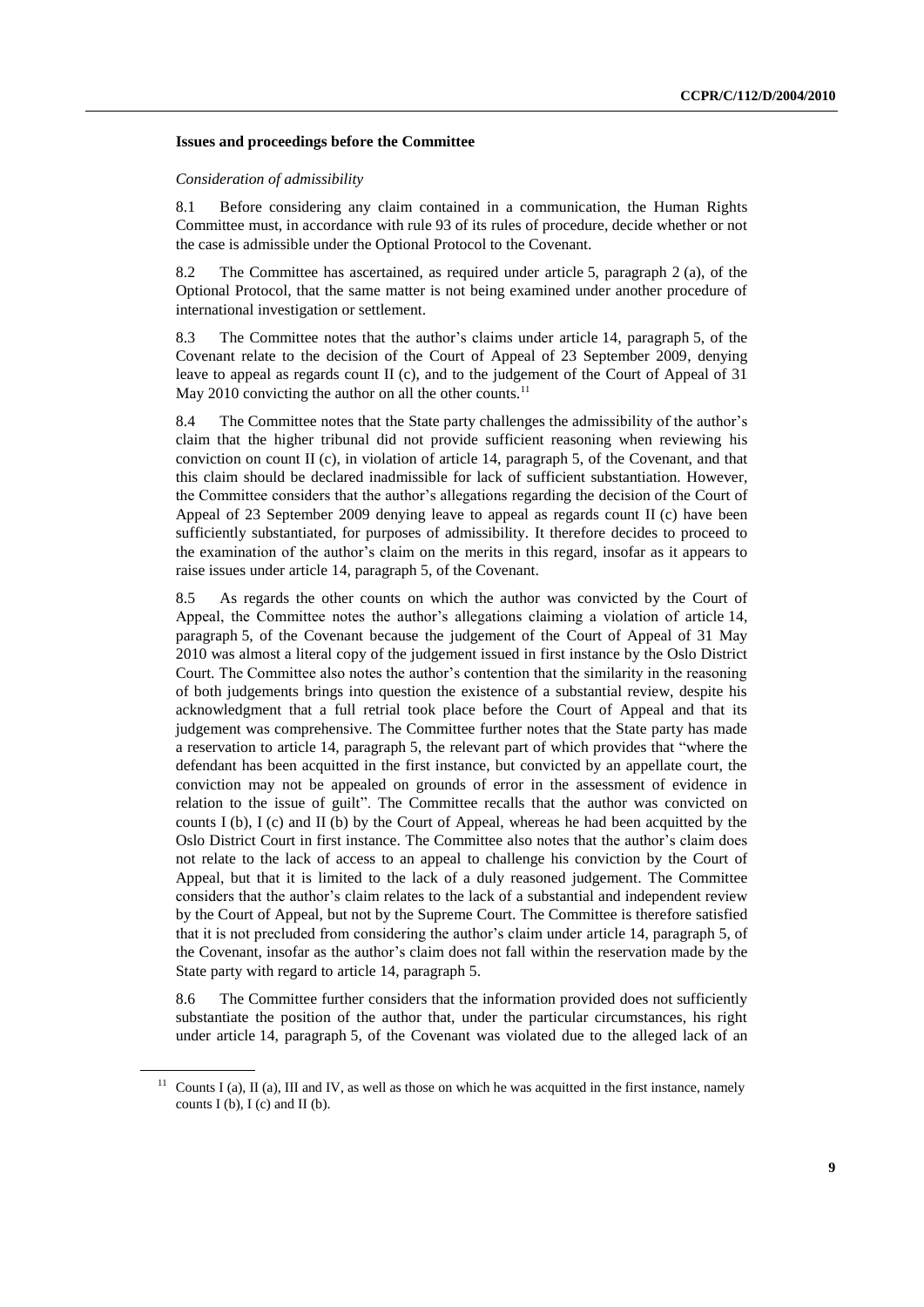independent and substantial review by the Court of Appeal of his convictions on counts I (a), II (a), III and IV, as well as I (b), I (c) and II (b). The Committee observes that the author's allegations against the judgement of the Court of Appeal relate primarily to the application of Norwegian domestic legislation and to the assessment of the facts of the case. In that respect, the Committee recalls its jurisprudence, according to which it is incumbent on the courts of States parties to evaluate the facts and evidence in a specific case, or the application of domestic legislation, unless it can be ascertained that such evaluation or application was clearly arbitrary or amounted to a manifest error or denial of justice.<sup>12</sup> On the basis of the information provided by the author, the Committee is unable to conclude that the Court of Appeal acted arbitrarily or that its judgement entailed a manifest error or denial of justice. The Committee considers, therefore, that the author's claims under article 14, paragraph 5, of the Covenant, in respect of the judgement of the Court of Appeal of 31 May 2010, have not been sufficiently substantiated for the purposes of admissibility. Accordingly, the Committee declares those claims inadmissible under article 2 of the Optional Protocol.

#### *Consideration of the merits*

9.1 The Human Rights Committee has considered the communication in light of all the information made available to it by the parties, as provided for under article 5, paragraph 1, of the Optional Protocol.

9.2 The Committee notes the author's claim that his rights under article 14, paragraph 5, of the Covenant to have his conviction reviewed by a higher tribunal were violated, because the decision of the Court of Appeal of 23 September 2009 did not sufficiently disclose the reasons for denying leave to appeal against the District Court judgement.

9.3 The Committee recalls that the right to have one's conviction and sentence reviewed by a higher tribunal imposes on the State party a duty to review substantively, both on the basis of sufficiency of the evidence and of the law, the conviction and sentence, such that the procedure allows for due consideration of the nature of the case.<sup>13</sup> The Committee also recalls that, while States parties are free to determine the modalities of appeal, under article 14, paragraph 5, of the Covenant they are under an obligation to review substantially the conviction and sentence.<sup>14</sup> The Committee further recalls that it has previously accepted a system of leave to appeal, notably taking into account that three judges had reviewed the judgement.<sup>15</sup> In addition, according to the jurisprudence of the Committee, article 14, paragraph 5, of the Covenant does not require a full retrial or a "hearing", as long as the tribunal carrying out the review can look at the factual dimensions of the case.<sup>1</sup>

9.4 The Committee notes that in the present case, the decision of the Court of Appeal was based on section 321 of the Criminal Procedure Act, a provision on which the Supreme

<sup>&</sup>lt;sup>12</sup> See communications No. 1612/2007. *F.B.L v. Costa Rica*, decision adopted on 28 October 2013, para. 4.2; No. 1616/2007, *Manzano et al.* v. *Colombia*, decision adopted on 19 March 2010, para. 6.4; and No. 1622/2007, *L.D.L.P.* v. *Spain*, decision adopted on 26 July 2011, para. 6.3.

<sup>&</sup>lt;sup>13</sup> See general comment No. 32, para. 48, and, inter alia, communications No. 1942/2010, *T.L.N* v. *Norway*, decision adopted on 16 July 2014, para. 9.2; and *Aboushanif* v. *Norway* (note 3 above)*,*  para. 7.2.

<sup>14</sup> See general comment No. 32, para. 45; *Aboushanif* v. *Norway* (note 3 above)*,* para. 7.2; and communication No. 355/1989, *Reid* v. *Jamaica*, Views adopted on 8 July 1994, para. 14.3.

<sup>15</sup> See communications No. 789/1997, *Bryhn* v. *Norway*, Views adopted on 2 November 1999, para. 7.2; and *Aboushanif* v. *Norway* (note 3 above)*,* para. 7.2.

<sup>16</sup> See communications No. 536/1993, *Perera* v. *Australia*, decision on inadmissibility adopted on 28 March 1995, para. 6.4; and No. 1110/2002, *Rolando* v. *Philippines*, Views adopted on 3 November 2004, para. 4.5.